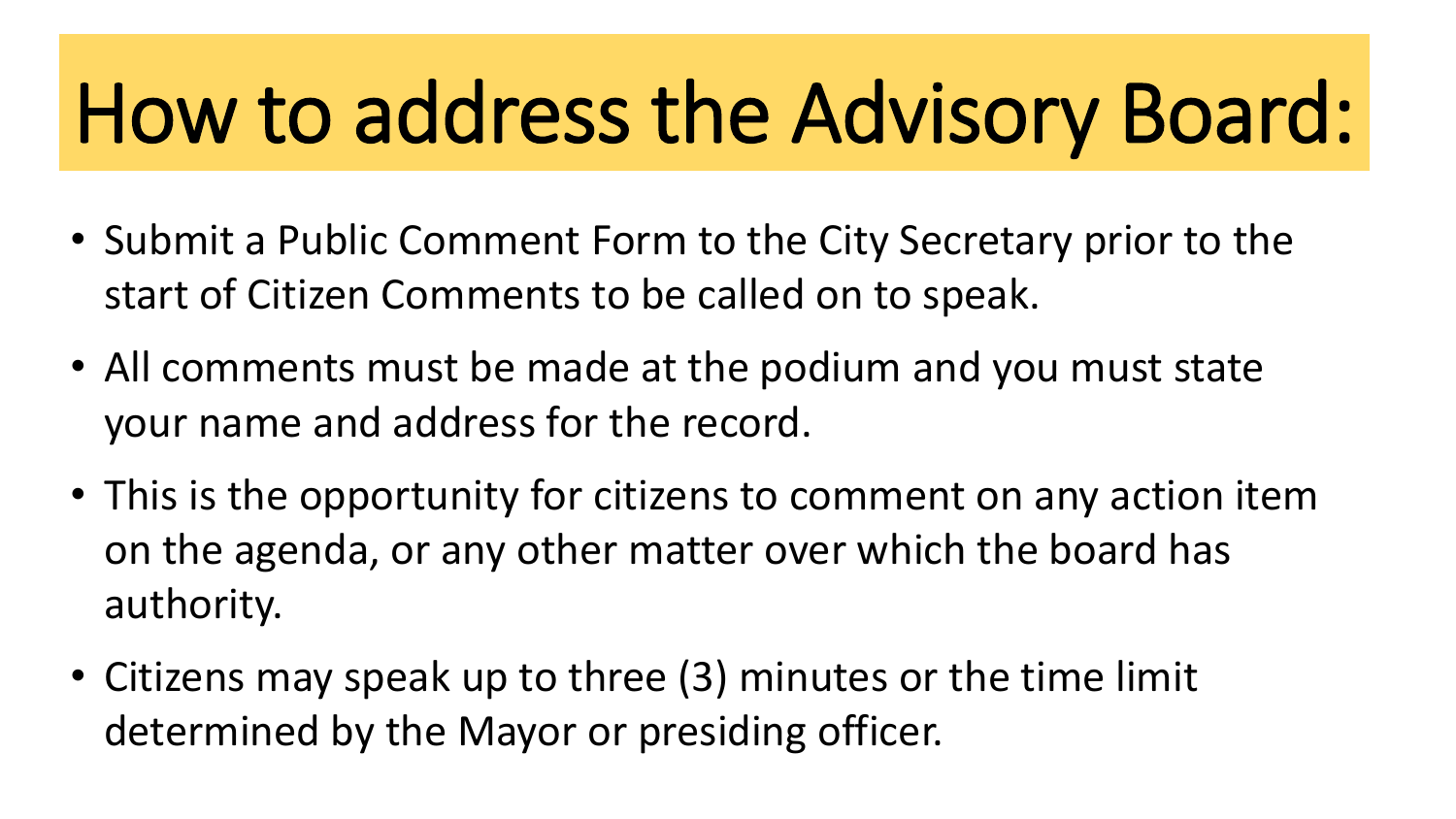### Golf & Parks Advisory Board

**November 12, 2020**

**6:00 pm**





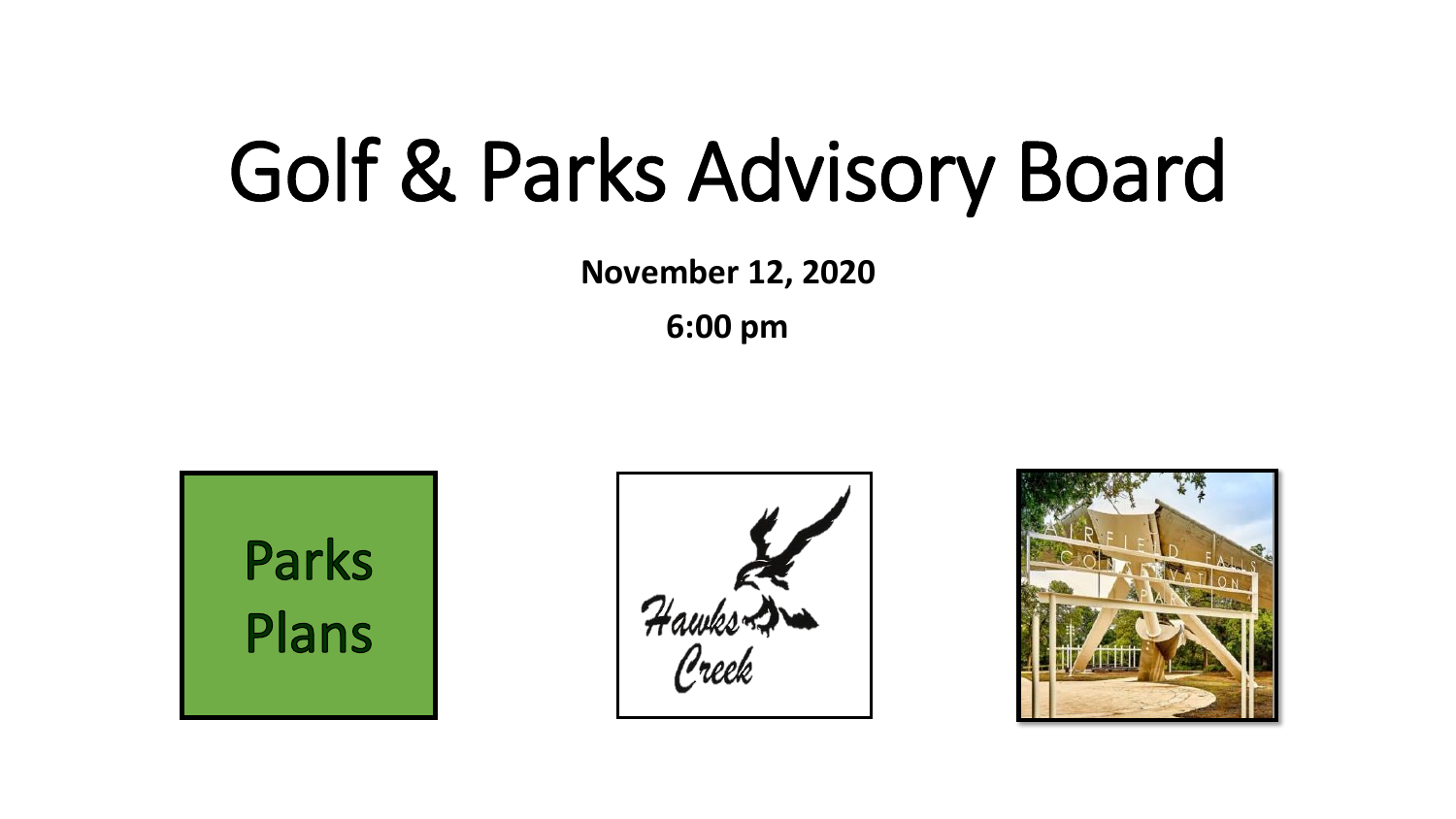## Citizen Comments

- Please submit a Public Comment Form to be called on to speak.
- Comments must be made at the Podium and you must state your name and address for the record.

*This is an opportunity for citizens to address the board on any matter over which they have authority, whether it is or is not posted on the agenda. The board is not permitted to discuss or take action on any presentations concerning an item not listed on the agenda. Citizens may speak up to three (3) minutes or the time limit determined by the Mayor or presiding officer.*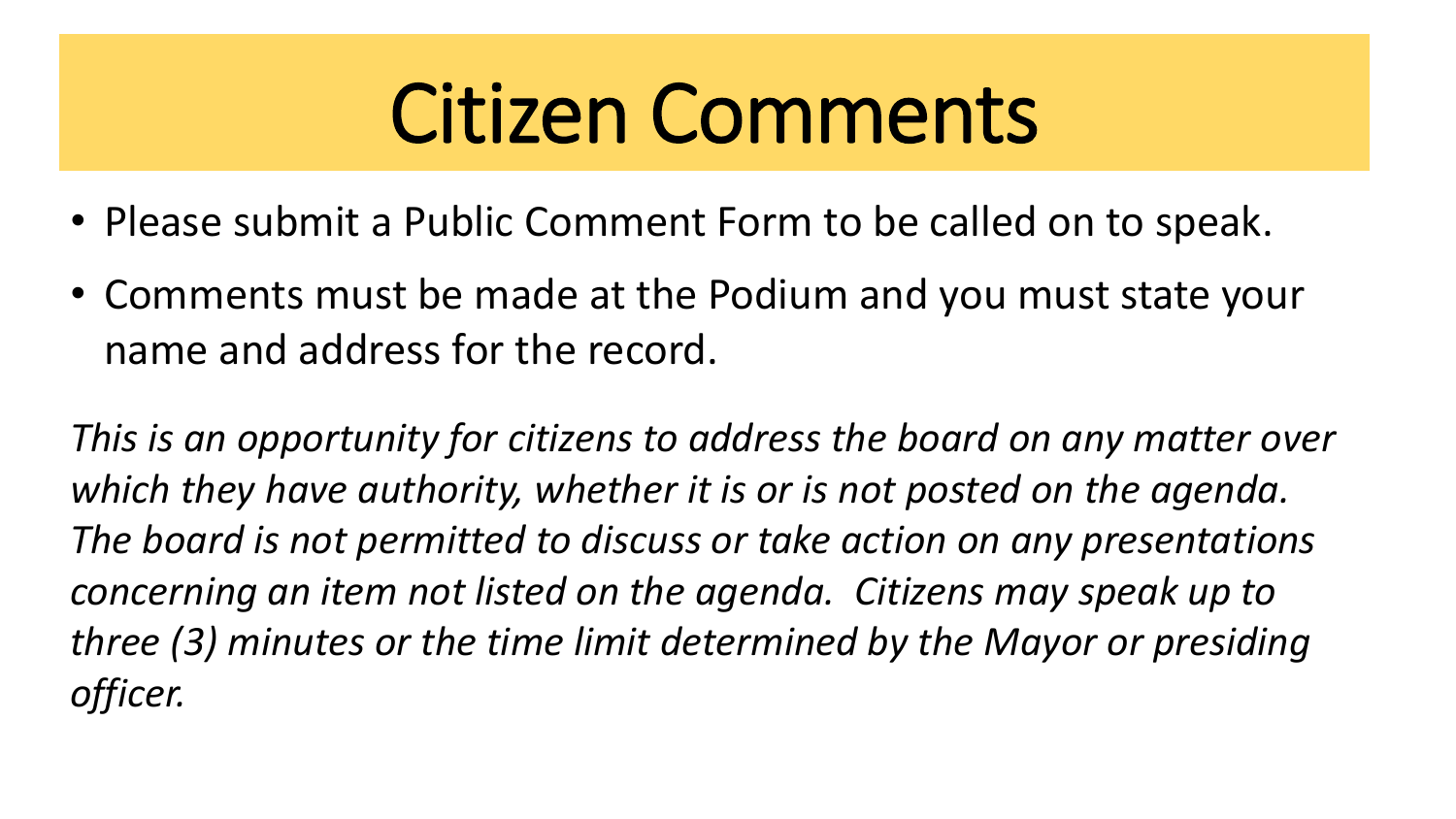### Action Item A: Approval of minutes from September 17, 2020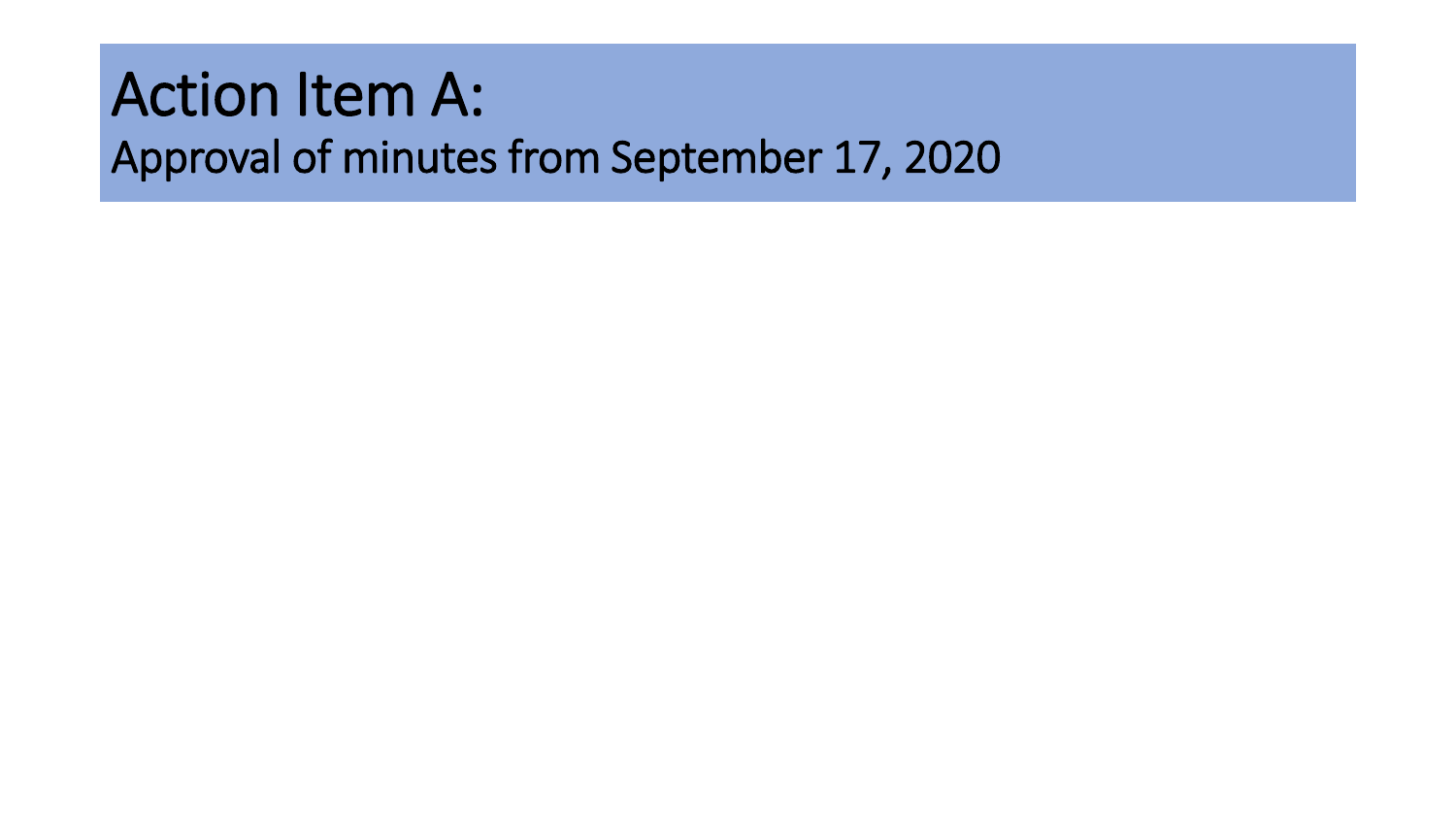### Action Item B: Clubhouse bathroom remodel project

| <b>Item</b>          | <b>Description</b>                                                                                                                                                                   | Cost      |
|----------------------|--------------------------------------------------------------------------------------------------------------------------------------------------------------------------------------|-----------|
| Bath                 | Demo existing vanities, toilets, urinals, dividers, and stall doors.                                                                                                                 | 2,380.00  |
| Bath                 | Install new tile cove base along perimeter.                                                                                                                                          | 1,380.00  |
| Bath                 | Glaze floor and wall tile (color TBD) 2 tone.                                                                                                                                        | 10,350.00 |
| Bath                 | Install new toilets, urinals, dividers, and stall doors, Build and<br>install new vanities, countertops, sinks and Plumming fixtures<br>(Includes cost of all new Plumming fixtures) | 13,420.00 |
| Bath                 | Paint tape and texture – entry doors, chair railing, and ceiling.<br>Remove and replace hand rails, hardware, and paper product<br>dispensers.                                       | 4,480.00  |
| Bath                 | New lighting fixtures above sinks TBD. New mirror for Mens<br>restroom. Install chair rail around perimeter for color divide on<br>wall.                                             | 725.00    |
| Bath                 | New toilet paper holders, soap dispensers, hand towel dispensers.<br>Includes materials and labor.                                                                                   | 975.00    |
| Bath                 | Job site protection plastic and debris mitigation                                                                                                                                    | 540.00    |
| <b>Building Cost</b> | Trash Haul and Dump                                                                                                                                                                  | 450.00    |

\$34,700.00